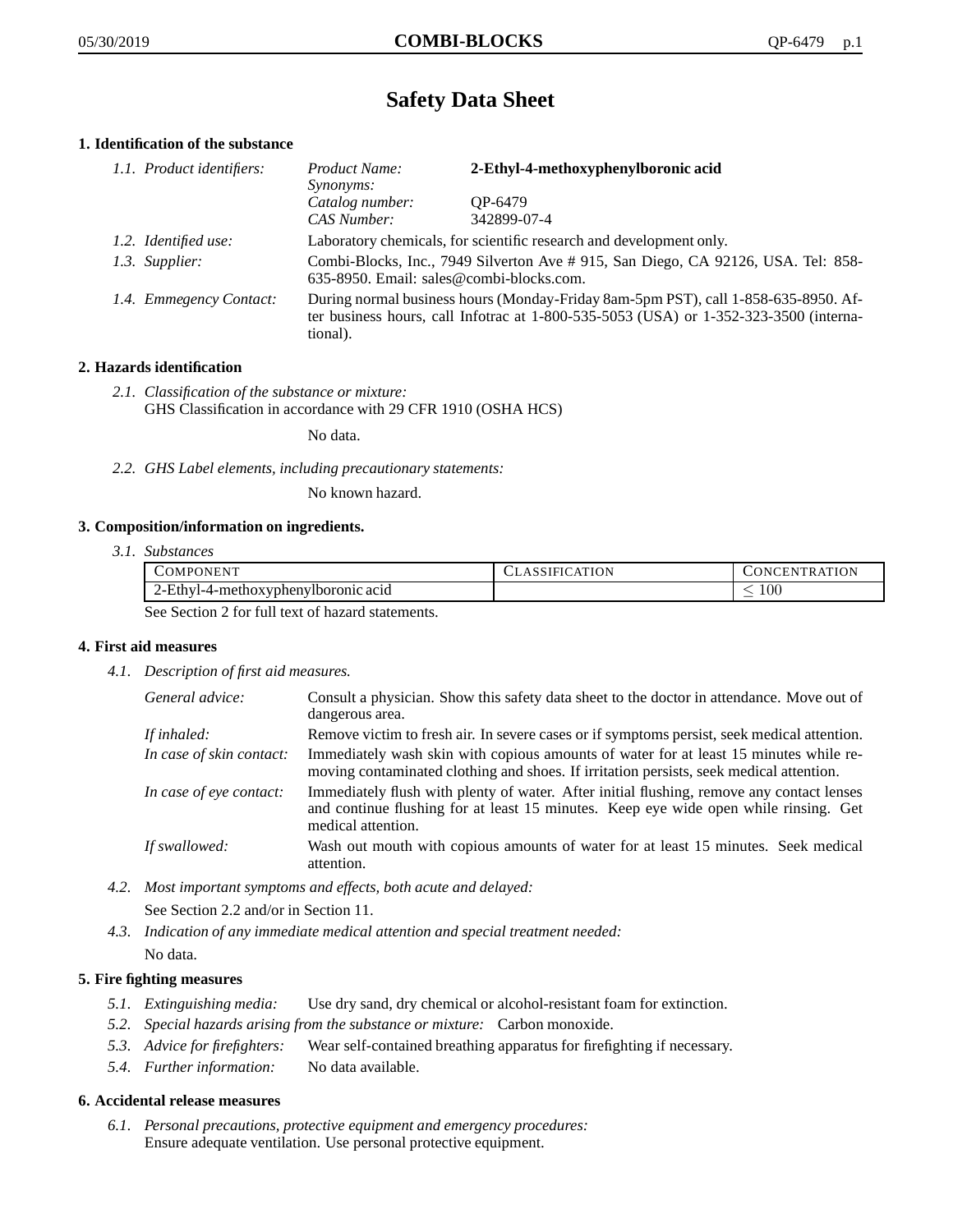- *6.2. Environmental precautions:*
	- Should not be released into the environment. See Section 12 for additional ecological information.
- *6.3. Methods and materials for containment and cleaning up:* Sweep up or vacuum up spillage and collect in suitable container for disposal.
- *6.4. Reference to other sections:* Refer to protective measures listed in Sections 8 and 13.

# **7. Handling and storage**

- *7.1. Precautions for safe handling:* Avoid contact with skin and eyes. Avoid inhalation of vapour or mist. Keep away from sources of ignition - No smoking. Take measures to prevent the build up of electrostatic charge. For precautions see section 2.2.
- *7.2. Conditions for safe storage, including any incompatibilities:* Store refrigerated. Keep container tightly closed in a dry and well-ventilated place. Containers which are opened must be carefully resealed and kept upright to prevent leakage.
- *7.3. Specific end use(s):* Laboratory chemicals, for scientific research and development only.

## **8. Exposure Controls / Personal protection**

- *8.1. Control parameters:*
- *Components with workplace control parameters:* Contains no substances with occupational exposure limit values. *8.2. Exposure controls:*

*Appropriate engineering controls:* Ensure that eyewash stations and safety showers are close to the workstation location. Ensure adequate ventilation, especially in confined areas.

*Personal protective equipment:*

| Eye/face protection:    | Wear appropriate protective eyeglasses or chemical safety goggles as described by OSHA's<br>eye and face protection regulations in 29 CFR 1910.133 or European Standard EN166.                                                                                                                                         |
|-------------------------|------------------------------------------------------------------------------------------------------------------------------------------------------------------------------------------------------------------------------------------------------------------------------------------------------------------------|
| Skin protection:        | Handle with gloves. Gloves must be inspected prior to use. Use proper glove removal<br>technique (without touching glove's outer surface) to avoid skin contact with this product.<br>Dispose of contaminated gloves after use in accordance with applicable laws and good<br>laboratory practices. Wash and dry hands |
| <b>Body Protection:</b> | Complete suit protecting against chemicals, Flame retardant antistatic protective clothing.,<br>The type of protective equipment must be selected according to the concentration and<br>amount of the dangerous substance at the specific workplace.                                                                   |
| Respiratory protection: |                                                                                                                                                                                                                                                                                                                        |

Control of environmental exposure: Prevent further leakage or spillage if safe to do so. Do not let product enter drains.

## **9. Physical and chemical properties**

*9.1. Information on basic physical and chemical properties*

| (a)     | Appearance:                                   | No data  |
|---------|-----------------------------------------------|----------|
| (b)     | Odour:                                        | No data  |
| (c)     | Odour Threshold:                              | No data  |
| (d)     | pH:                                           | No data  |
| (e)     | Melting point/freezing point:                 | No date. |
| (f)     | Initial boiling point and boiling range:      | No data  |
| (g)     | Flash point:                                  | No data  |
| (h)     | Evaporatoin rate:                             | No data  |
| (i)     | Flammability (solid, gas):                    | No data  |
| (i)     | Upper/lower flammability or explosive limits: | No data  |
| (k)     | Vapour pressure:                              | No data  |
| (1)     | Vapour density:                               | No data  |
| (m)     | Relative density:                             | No data  |
| (n)     | Water solubility:                             | No data  |
| $\circ$ | Partition coefficient: n-octanol/water:       | No data  |
| (p)     | Auto-ignition:                                | No data  |
| (q)     | Decomposition temperature:                    | No data  |
| (r)     | Viscosity:                                    | No data  |
| (s)     | Explosive properties:                         | No data  |
| (t)     | Oxidizing properties:                         | No data  |